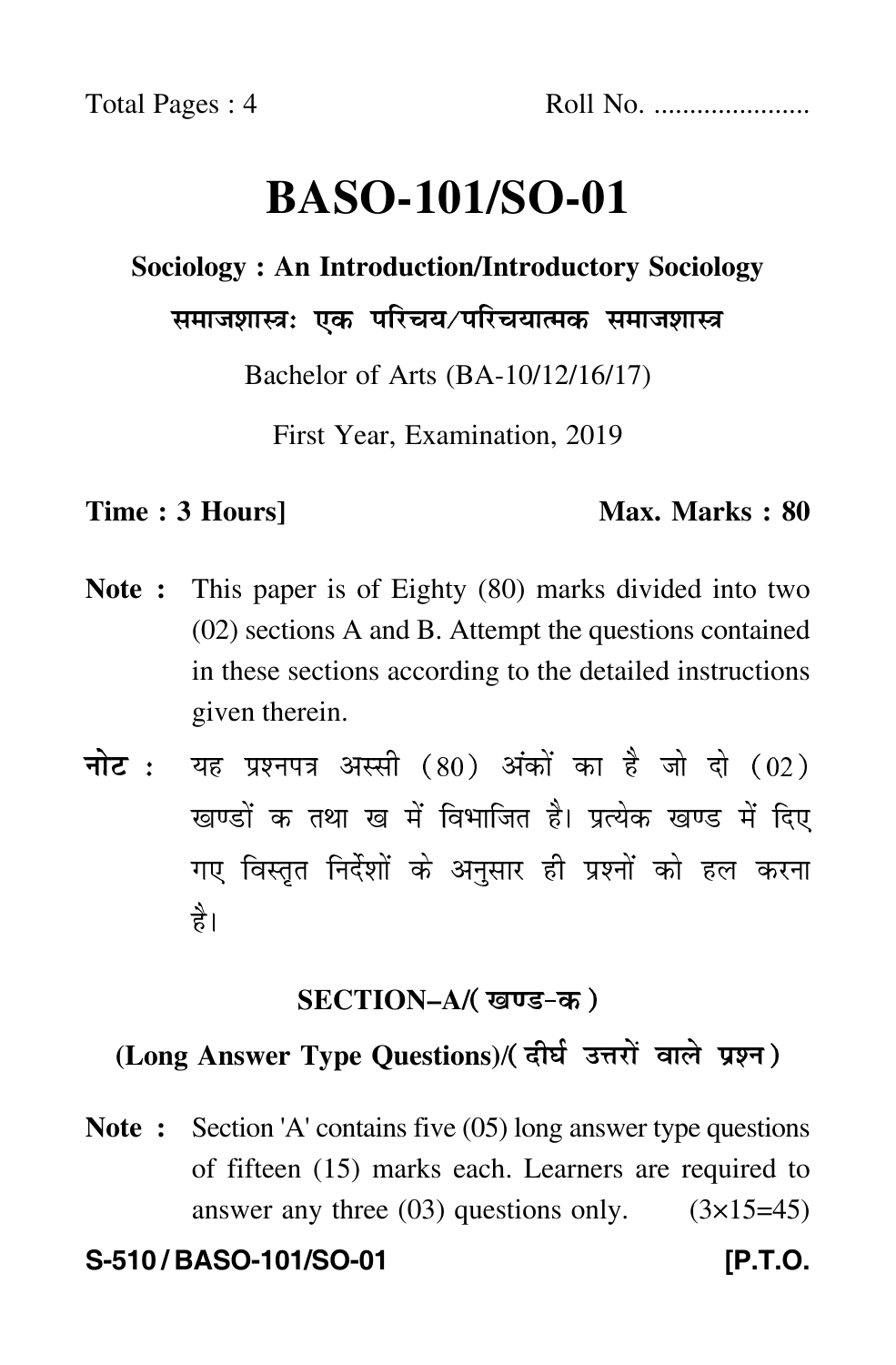- नोट : खण्ड 'क' में पाँच (05) दीर्घ उत्तरों वाले प्रश्न दिये गये हैं. प्रत्येक प्रश्न के लिए पन्द्रह (15) अंक निर्धारित हैं। शिक्षार्थियों को इनमें से केवल तीन (03) प्रश्नों के उत्तर देने हैं।
- Explain the meaning, nature and subject-matter of sociology. 1. समाजशास्त्र का अर्थ, प्रकृति तथा विषय वस्तु की व्याख्या कीजिए।
- Explain the meaning, characteristics and types of culture.  $2.$ संस्कृति का अर्थ. विशेषताएँ एवं प्रकारों का वर्णन कीजिए।
- 3. What do you understand by the social stratification? Discuss the theories of social stratification. सामाजिक स्तरीकरण से आप क्या समझते हैं? सामाजिक स्तरीकरण के विभिन्न सिद्धान्तों की व्याख्या कीजिए।
- Define social groups and write the socialogical importance  $\Delta$ . of social groups.

सामाजिक समूह को परिभाषित कीजिए एवं सामाजिक समूह का समाजशास्त्रीय महत्त्व लिखिए।

What is socialization ? What are the chief agencies of 5. socialization ? Explain.

समाजीकरण क्या है? समाजीकरण के प्रमुख अभिकरण क्या है? व्याख्या कीजिए।

#### S-510/BASO-101/SO-01 [2]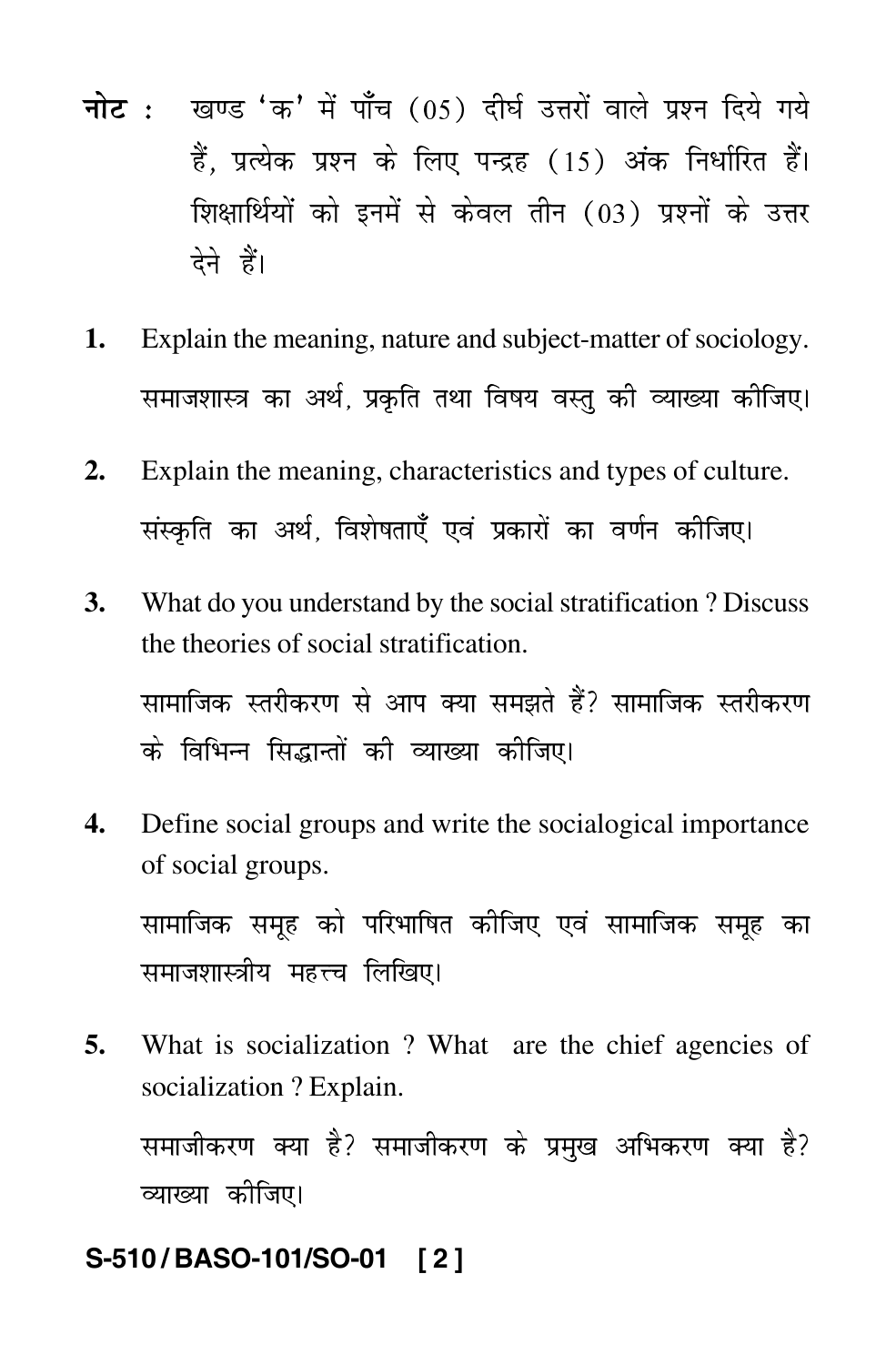#### **SECTION–B/**

## (Short Answer Type Questions)/( लघ उत्तरों वाले प्रश्न)

**Note :** Section 'B' contains eight (08) short answer type questions of seven (07) marks each. Learners are required to answer any five (05) questions only.

 $(5 \times 7 = 35)$ 

<mark>नोट</mark> : खण्ड 'ख' में आठ (08) लघु उत्तरों वाले प्रश्न दिये गये हैं, प्रत्येक प्रश्न के लिए सात (07) अंक निर्धारित हैं। शिक्षार्थियों को इनमें से केवल पाँच (05) प्रश्नों के उत्तर देने हैं।

Briefly discuss the following : निम्नलिखित की संक्षेप में चर्चा कीजिए :

- **1.** Relationship between Sociology and History. समाजशास्त्र एवं इतिहास के मध्य सम्बन्ध।
- **2.** Meaning and characteristics of community. समुदाय का अर्थ एवं विशेषताएँ।
- **3.** Status and role. भूमिका एवं प्रतिष्ठा।
- **4.** Class-determinants and forms. वर्ग – निर्धारक एवं प्रकार।

#### **S-510 / BASO-101/SO-01 [ 3 ] [P.T.O.**